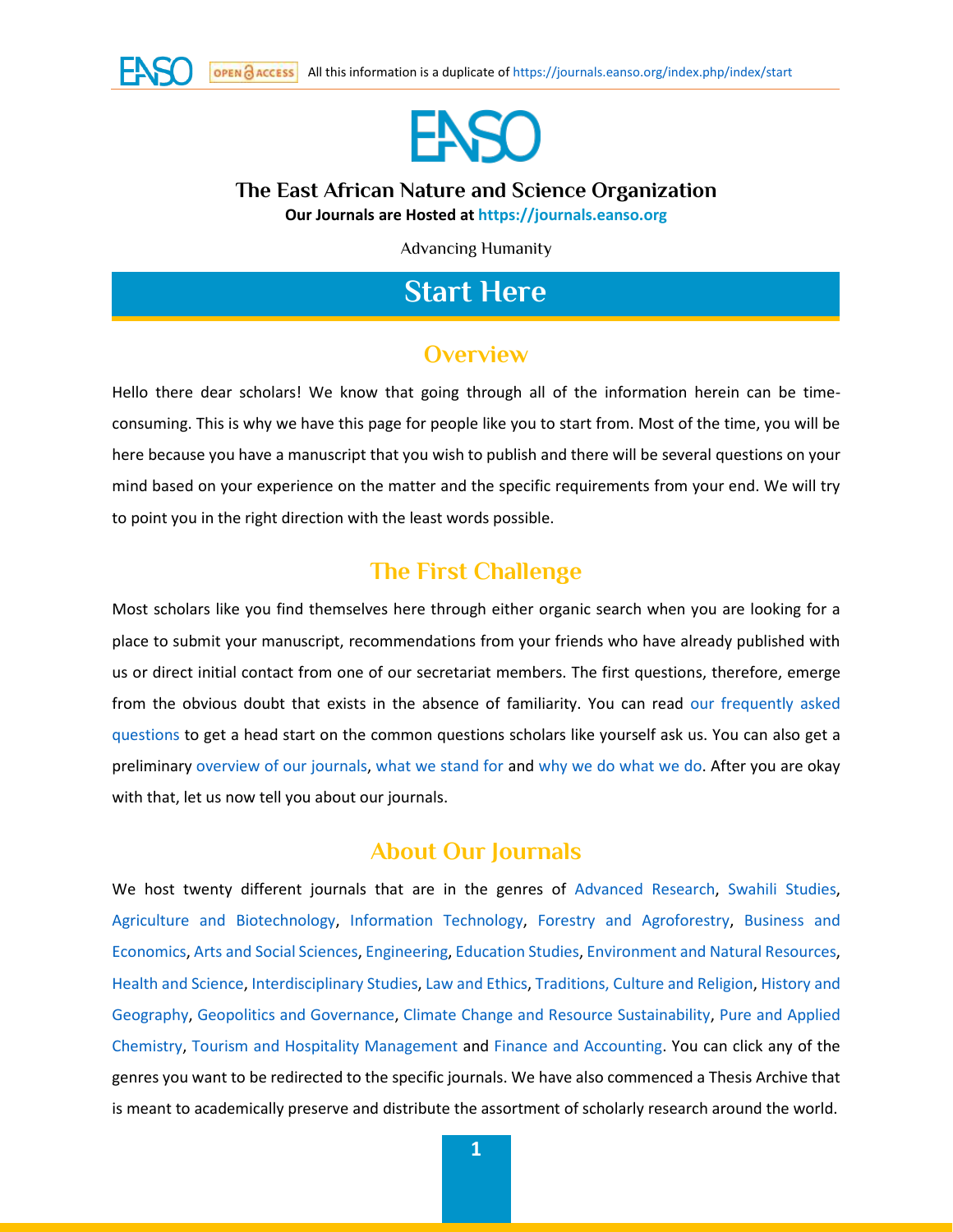The advantage is that there is a high chance your manuscript will fit in one of these journals and that we do the journal selection and assignments ourselves so that you focus on the content of your manuscript without worrying if it fits the specificities of our journals.

### **More About the Journals?**

**What is open access?** First of all, all our journals are open access with the [Creative Commons Attribution](http://creativecommons.org/licenses/by/4.0/)  [4.0 International License.](http://creativecommons.org/licenses/by/4.0/) You can read about this from [our open access policy.](https://journals.eanso.org/index.php/index/open-access)

What open access means is that if you publish with us, we will not sell your articles for profit to the target stakeholders. This means that your work will be free and easy to access by anyone from around the world. This is also why we will attach a flexible Creative Commons license that allows other scholars or researchers to use and reuse your work but always credit it as yours. Open access to knowledge is what is spurring innovation around the world because people can easily access knowledge, learn from it, recreate it, improve it and finally redistribute it for others to repeat the process.

**Are the journals peer-reviewed?** Yes, they are. You can read about this from [our peer-review process.](https://journals.eanso.org/index.php/index/peer-review-process) This is sometimes referred to as being refereed. Although not the same concept, the two words mean that we do not publish anything without having professionals go through the information for quality, relevance and accuracy guarantees. We also try to improve articles submitted to us and make them far much better than their original versions.

**Are the journals indexed?** Of course. Indexing is important because it ensures the articles published in our journals can be easily accessed by anyone interested in the information globally. If you submit your manuscript to a poorly indexed journal, you will know this easily after your manuscript has been published because it will be hard to reach it without knowing the exact link where it is published. For well-indexed journals, you can simply search for your name or part of the title in Google Scholar (or even just google) and the article shows up. All our journals assign journal-level, issue-level and article-level DOIs. This means that all our articles are indexed by Crossref and that your articles will always have the same identifier link no matter how many times we move them. These days we find our journals appearing in more databases and indexes than we can keep up with. Some of them include ISSN, Crossref, Scilit, Lens.Org, Dissemin, Google Scholar, Fatcat, Semantic Scholar, Microsoft Academic, WorldCat, Bing, Scinapse, Wikidata, CORE, PlumX, BASE, DataCite, and more.

**But are they in Scopus and/or DOAJ?** Unfortunately, not yet. And the reason is that all of our journals are still quite young for inclusion in these highly esteemed databases. DOAJ requires at least 2 years whereas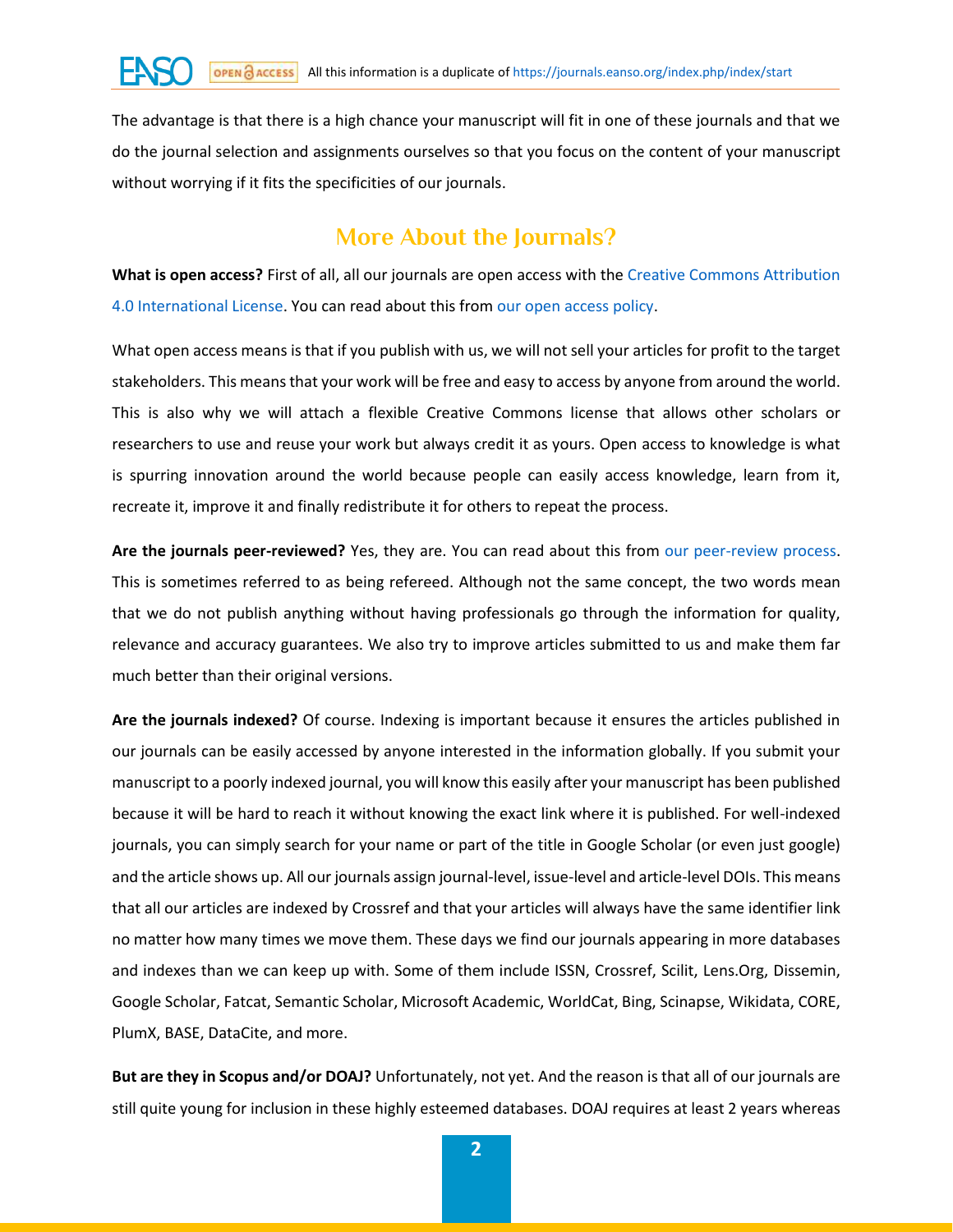# OPEN **Access** All this information is a duplicate o[f https://journals.eanso.org/index.php/index/start](https://journals.eanso.org/index.php/index/start)

Scopus at least 3 years of operation. The best time to apply for these indexes is after at least 5 years of operation or they will reject your journals and give you an embargo of several years before you can apply again. Our strategy is to create the best peer-review process following the [Committee on Publication](https://publicationethics.org/guidance/Guidelines)  [Ethics \(COPE\)](https://publicationethics.org/guidance/Guidelines) guidelines as we wait for our time to apply for the indexes. If this is a must for your case, then see you again in 3 years.

**Anything else?** We have also signed up for archiving with enduring international libraries and databases. What this means to our scholars is that their work will always be available and accessible even after none of us is still alive on this earth. That takes care of situations some scholars find themselves in when they realize that some of the articles they listed in their CVs can no longer be reached or no longer exist. We are also a part of the Sherpa/Romeo aggregation that highlights our open access policy and our selfarchiving policy. Self-archiving means that immediately after you publish your work with us, you are free to redistribute it through your other networks. Your institution can have it displayed on their website if it is allowed and you can share the same on academic social sites and conferences.

### **How to Submit**

First of all, before you submit your manuscript, we usually encourage you to discuss about us with your colleagues, co-authors or a representative at your institution. This makes it easier for you because everyone will be on the same page. If you skip this stage, there might be a chance that there are some specific requirements that your co-authors or institution require that we haven't met.

After you have gotten that out of the way, you can then email us your submission through the Editor-in-Chief's email [editor@eanso.org.](mailto:editor@eanso.org) You can read the [specific requirements and guidelines](https://journals.eanso.org/index.php/index/make-a-submission) for details.

We have a central redirecting email for all our journals and archives so that we do not complicate the process for our scholars. You can look at the [submission guidelines in detail.](https://journals.eanso.org/index.php/index/make-a-submission) We however prioritize the quality and accuracy of your information above everything else. You should keep the word count between 3000 and 7000. This is especially important if you are intending to request a print copy after the issue your article appears in has been printed.

You should also take the referencing seriously and use the APA system. Accurate, useful and meaningful citations and references are what draw the line between the mainstream information we read in newspapers and academic articles. Having this in mind will mean that even your sources and years of the sources are deliberately selected to add knowledge and experience to your article.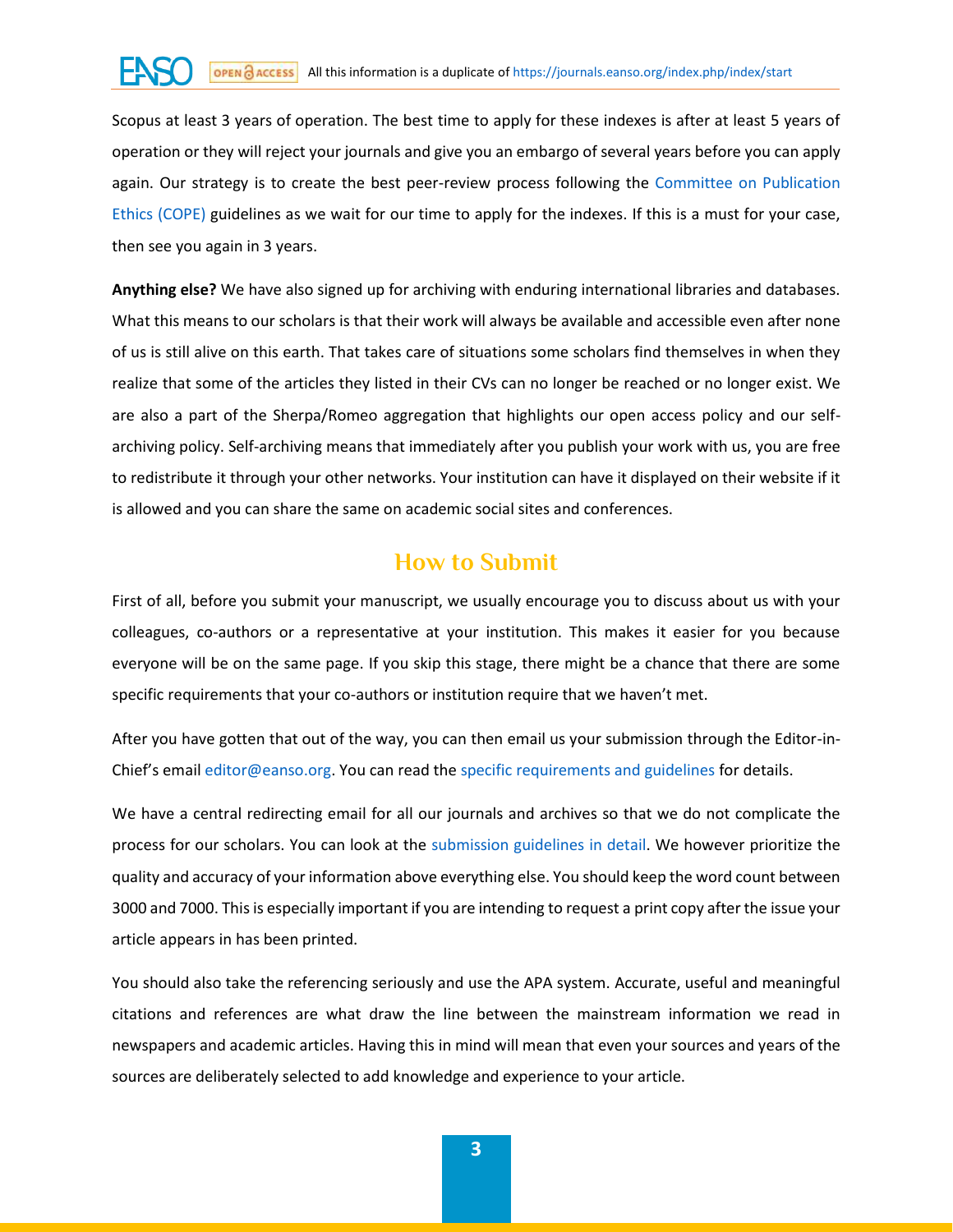Your manuscript should contain contact information for you and your co-authors that includes the affiliation address, the emails, the phone numbers and the ORCIDs. Do not worry, we do not publish any of that information in the final article. The extra information is just important for interpersonal communication during the peer-review process. There are cases we will even have to call authors to discuss their submissions in-depth when recommended by reviewers. There are also cases where our emails get spammed or rejected and we have to find alternative ways to reach you. The other main reason is that we make sure that all the authors in a given article are abreast with the process. This means that although you specify the corresponding author, all the other listed authors will be looped into the conversation through carbon copies for the correspondence emails.

A quality manuscript should be original, be contributive to knowledge gaps out there, be scholarly, be devoid of conflict of interest and a result of well researched and accurate knowledge. We do plagiarism checks using Turnitin. We will therefore know when an article or research is plagiarized. The maximum should be 25% and all that percentage should be academically cited. We also redo the data calculations if data is involved just to make sure that scholars are disseminating accurate information through our publisher network. Be a good scholar and make this work easier for [our](https://journals.eanso.org/index.php/index/ethics) reviewers. You can read our [publication ethics](https://journals.eanso.org/index.php/index/ethics) to have an idea of what being a good scholar means.

## **So, What Happens After You Submit?**

Well, a lot. In the first 30 minutes, the manuscript shall be preliminarily reviewed to make sure that it is academic, scholarly, quality and fits in one or more of our 20 hosted journals. The abstract is usually read at this stage so that we can effectively assign your manuscript to a specific journal. We also look at the availed biodata to make sure that all the authors are known with their affiliations and contact information that includes the emails, phone numbers and ORCIDs. If this stage is not successful, we will immediately inform you via email and guide you on the most appropriate course of action.

If the above stage is successful, we will then assign your manuscript an alphanumeric code for the blinding process. Take the blinding process as a stage where the names and the contact information for authors are removed from their manuscript and replaced by the alphanumeric codes. This makes sure that there is no bias during the review process and the privacy of the scholars publishing with us is safeguarded.

The manuscript is then registered into our articles tracking system and sent to reviewers. It is after this has been done that you receive an acknowledgement letter that has information like the journal your article has been placed under, the [expected article processing fee](https://journals.eanso.org/index.php/index/applicable-fee) for the journal and the expected dates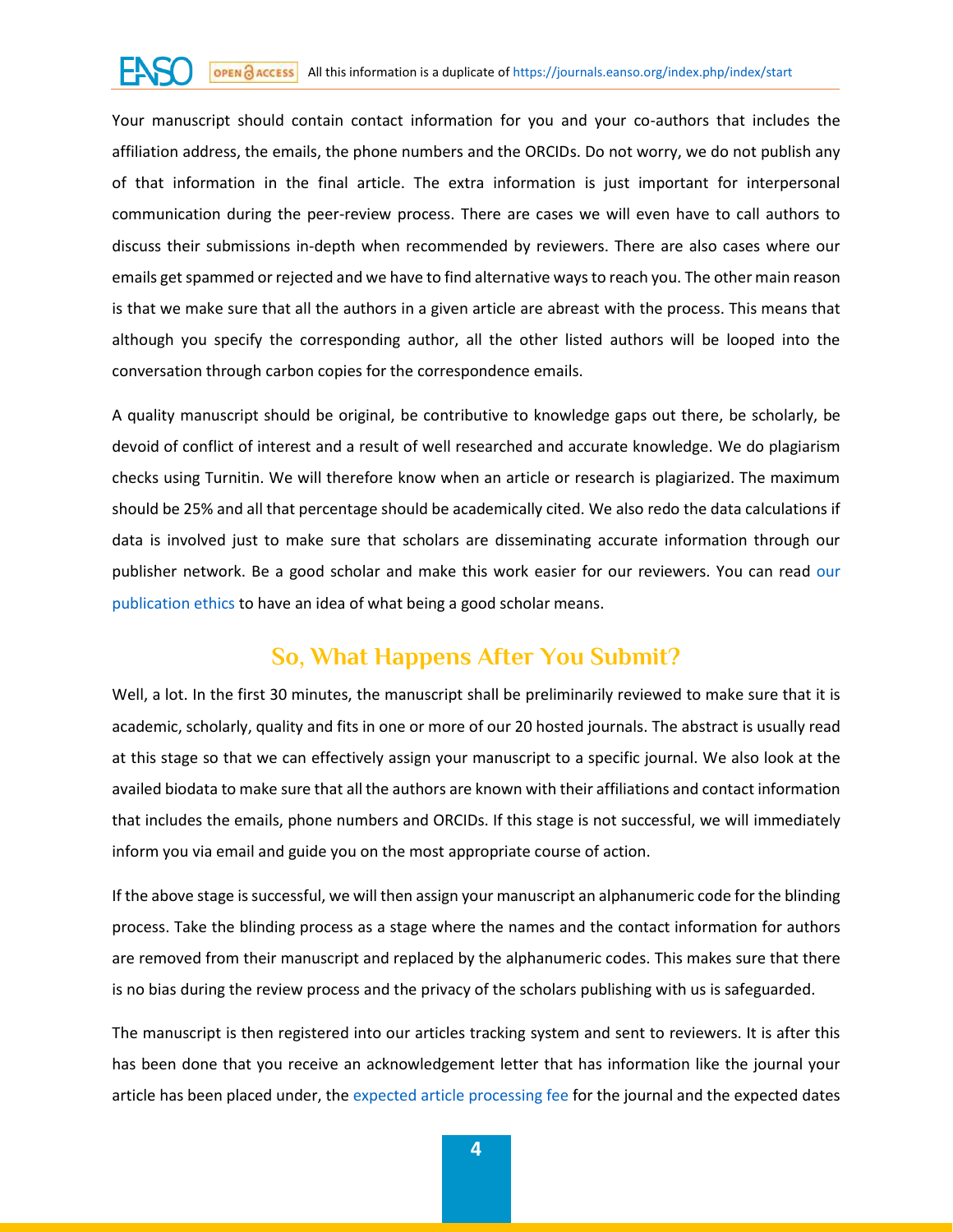between review and publishing. The acknowledgement email often attaches a stamped acknowledgement letter that you can print (although we discourage this because of our environmental championing mission) for future reference.

We hope that this information gets you started well as you move around our site looking to publish your article. The good thing here is that we are always available (unless when we are not) for assistance. You can chat with us, call and even email us whenever you have challenges during your publication process.

### **What About the Fee?**

Oh yes! We almost forgot. None of our journals is free. The cheapest is 55 US dollars whereas the most expensive is 190 US dollars. If you need a print copy after the issue is out, you will usually be required to pay an extra 60 US dollars (for making us destroy trees) and the shipping fee to your country or affiliation. You can read more about this fro[m our applicable fee](https://journals.eanso.org/index.php/index/applicable-fee) section.

We hope that this has given you a head start as intended. Now browse around and feel free to [contact us](https://journals.eanso.org/index.php/index/contact-us) and ask us anything. You can also learn more about us by going through the [frequently asked questions.](https://journals.eanso.org/index.php/index/faq)

## **This Page Further Links to:**

| $\bullet$ About      | • Editorial Board     | $\bullet$ Make a Submission<br>$\bullet$ Search |
|----------------------|-----------------------|-------------------------------------------------|
| • Aim and Scope      | • Editorial Board     | • Manuscript Template • Start Here              |
| • All Journals       | $\bullet$ FAQ         | • New Improvements • Submit a Manuscript        |
| • Applicable Fees    | • Frequent Questions  | Tracker<br>• Open Access Policy<br>$\bullet$    |
| • Authors Guidelines | $\bullet$ Home        | • Peer-Review Process                           |
| • Contact Us         | Journals<br>$\bullet$ | • Publication Ethics                            |
|                      |                       |                                                 |